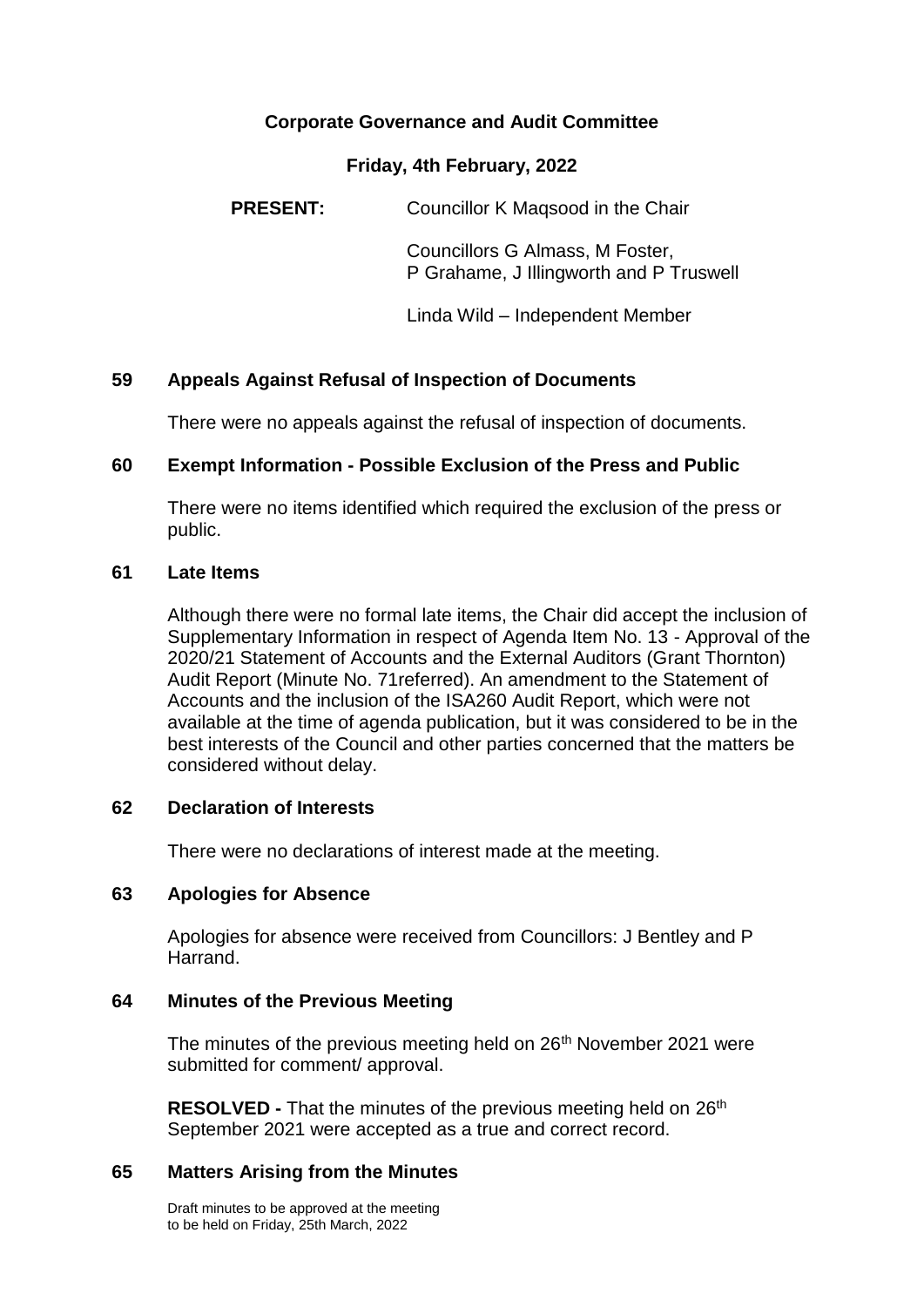The Committee received the following up-date on matters previously considered by the Committee:

Procurement of External Auditor (Minute No.51 referred) – It was reported that on the 12thJanuary 2022, Council resolved to accept Public Sector Audit Appointments' invitation to opt into the sector led option for the appointment of external auditors from 2023/24

## **66 Notes from the Consultative Meeting of Members of the Corporate Governance and Audit Committee held on 17th December 2021.**

The notes from the Consultative Meeting of Members of the Corporate Governance and Audit Committee held on 17th December 2021 were submitted for comment/ approval.

**RESOLVED -** That the notes from the Consultative Meeting of Members of the Corporate Governance and Audit Committee held on 17th December 2021 were received as a true and correct record and the recommendations of the meeting accepted by the Corporate Governance and Audit Committee.

## **67 Matters Arising from the Notes of the Consultative Committee**

The Committee received the following up-date on matters previously considered by the Consultative Committee:

Public Sector Internal Audit Standards - External Quality Assessment (Minute No.4 referred) – With reference to the peer review undertaken by Glasgow City Council and the concerns raised by Members in respect of the responses to the questionnaire. It was report reported that Officers from Glasgow had now provided the requested details. The Head of Audit would undertake further work with a view to sharing the Committee's concerns.

Annual Assurance Report on Corporate Risk Management Arrangements (Minute No. 5 referred) – It was reported that the Partnership checklist, as requested by Committee had been circulated on 21st January 2022.

Internal Audit Update Report August to November 2021(Minute No. 8 referred) – It was reported that an analysis of the Customer Satisfaction Questionnaire data had been circulated to Members on 3rd February 2022.

# **68 Annual Assurance Report on Integrated Digital Services Controls**

The Chief Digital & Information Officer submitted a report which presented the Annual Assurance Report on Integrated Digital Services controls.

The report sought to provide assurance in relation to the management and control mechanisms supporting the successful ongoing delivery of Integrated Digital Services (IDS) service provision.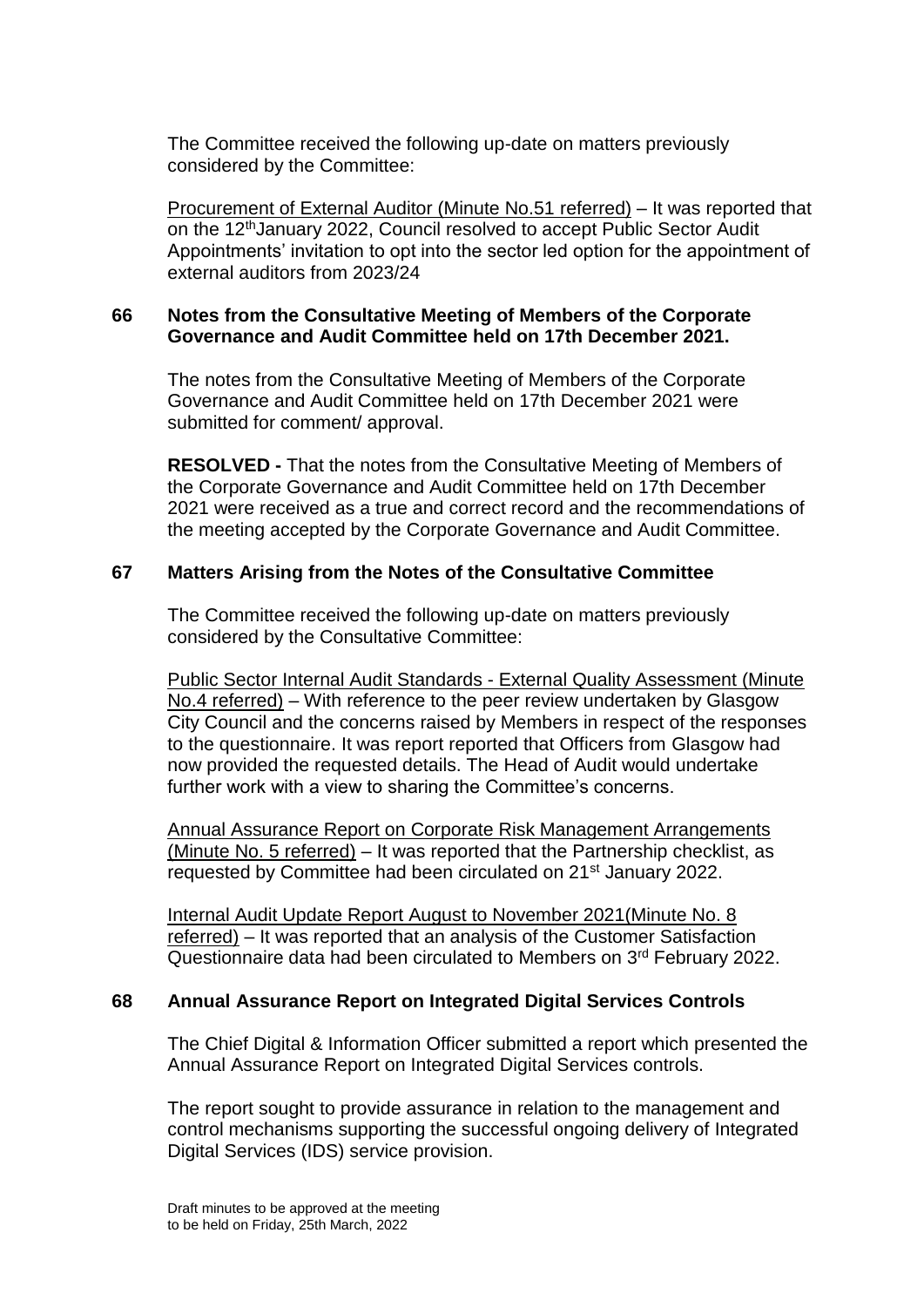Addressing the report, the Chief Digital & Information Officer spoke in detail about the report and highlighted the following areas of work:

- Proactive maintenance and support across a broad range of systems
- Service Centre fault and request resolution
- Provision and support of IT equipment to individuals e.g. laptops, screens, smartphones
- Provision and support of IT equipment in office workspaces e.g. conferencing room equipment, printers and shared desk facilities such as screens/mice/keyboards
- Provision and support of telephony solutions
- Provision and support of data network connections including remote connection to support home/mobile working
- Management of user accounts and access to IT systems
- Provision and proactive maintenance of IT systems
- Storage and backup of data
- Management and proactive maintenance of IT security systems
- Management of information and compliance with data and security standards
- Management of business intelligence systems and production of data dashboards/reporting
- Development of business change proposals, business cases and the Project/Programme management of change

Members welcomed the report commenting that it was reassuring and comprehensive, as the performance of Information Digital Services (IDS) had been a concern over a number of years. Members were aware that a digital inclusion survey had been considered at the Infrastructure, Investment & Inclusive Growth (Scrutiny Board) some years ago, and that an update on collaboration work with the CCG would also be considered, but asked whether there were any implications arising from the transition to regional integrated care systems.

In responding the Chief Digital & Information Officer said it would be business as usual, and that conversation were already taking place with stakeholders. It was confirmed that IDS is a combined service and has oversight of the digital city strategy. Whilst there are no plans to change services, the Chief Digital & Information Officer will seek to develop the right structure. It was noted that there may be some contractual change for IDS colleagues as those employed by the Clinical Commissioning Group change employer.

Referring to the reduction in SLA performance on call waiting times, Members asked when an update would be received.

Members were informed that call centre SLA measurement to recover was actively monitored by Director of Resources. It was reported that performance had improved significantly, with call waiting times reduced from 2 hours to 10 minutes or less.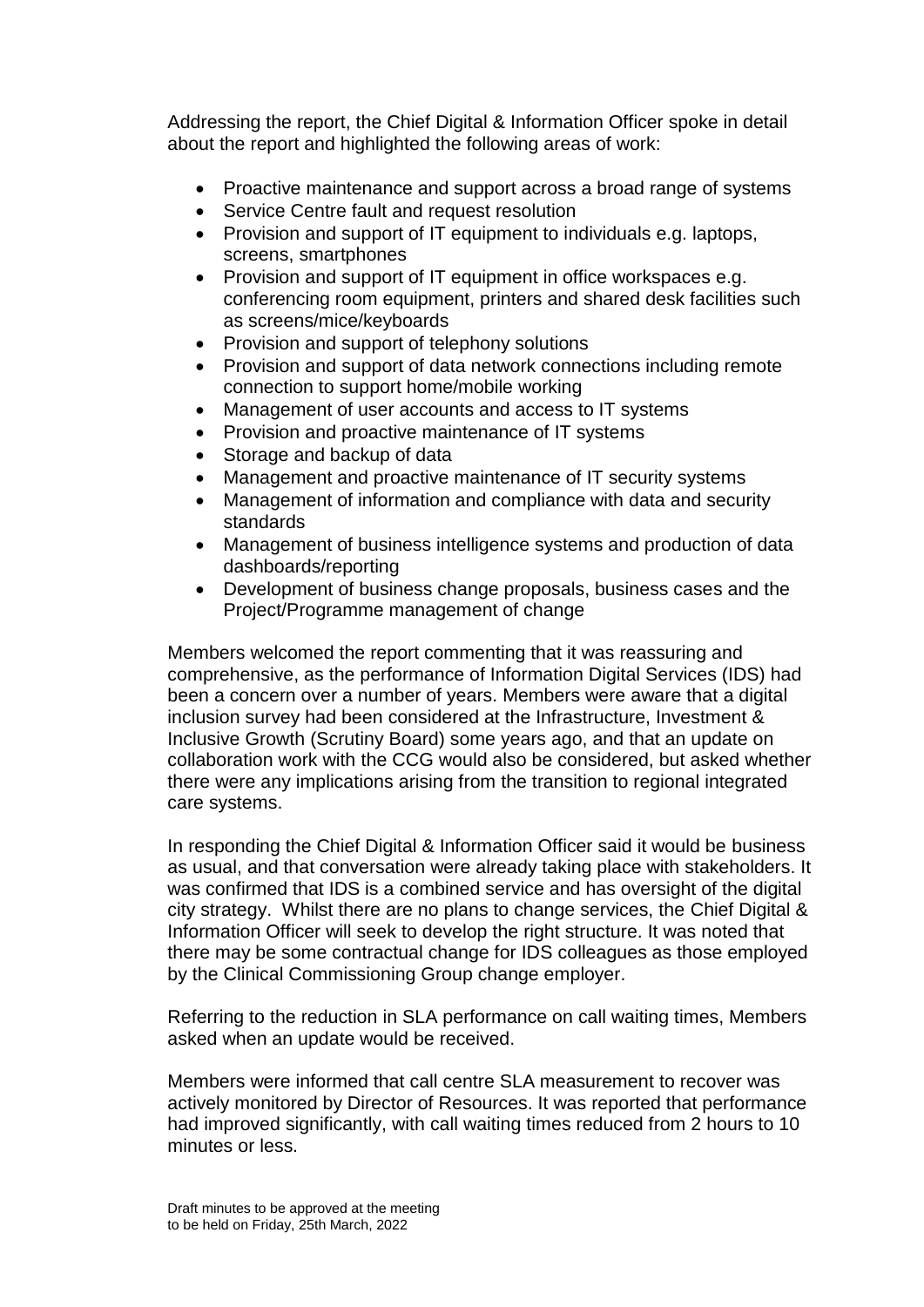Members asked about the development of digital mapping, particularly opportunities for development and training available for Officers and Elected Members.

Members were informed that there were plans to further develop digital mapping as the demand increased. In terms of Officer and Elected Member training, further consideration was required before reporting back to Members

Members requested if suitably large screens could be made available, not necessarily on a full-time basis, and that training be provided to ensure that resources can be exploited.

Members were informed that such requests would be considered further during the development of the service.

Referring to the Digital Board, Members asked if this Board replaced the existing board.

The Chief Digital & Information Officer said the Digital Board had been established to provide an additional function, to manage the overall portfolio of work and agree the relative priorities of each request. The Chief Digital & Information Officer undertook to circulate the criteria used to prioritise digital requests.

**RESOLVED** – To note the assurances provided in the submitted report

### **69 Annual Information Governance Report, including the Annual Report of the Caldicott Guardian**

The Director of Resources and Housing and the Director of Adults and Health submitted a report which presented the Annual Information Governance Report (including the Annual Report of the Caldicott Guardian).

The report sought to assure the Committee on the effectiveness of the council's information management and governance arrangements: that they are up to date; fit for purpose; effectively communicated and routinely complied with. The Caldicott Guardian element sought to assure the Committee of the arrangements in place with regards to the confidentiality of patient and service-user data.

Addressing the report, the Head of Information Governance & Cyber and Data Protection Officer spoke on the key issues which included:

- Improvements had been made in responding to Freedom of Information (FOI) / Environmental Information Regulation (EIR) and Individuals Rights (IR) requests within the statutory time limits.
- The service had changed its structure and working practices and had been renamed the Information Governance and Cyber service (IG&C).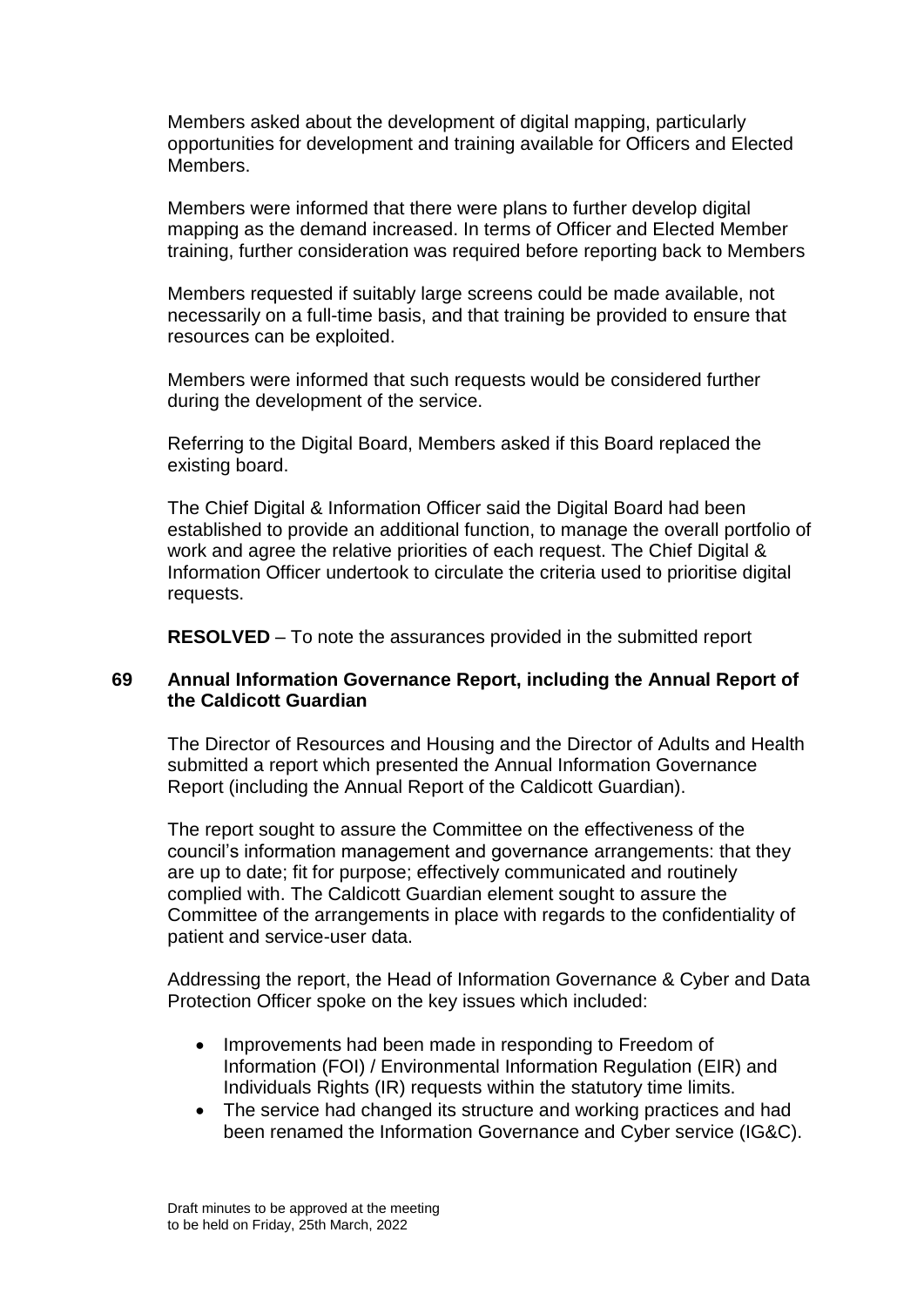- The mandatory Level 1 Information Governance eLearning development and roll out cycle was currently underway, with a provisional launch date to staff mid-September 2022.
- Information Governance & Cyber were leading on a project to review and update the current Data protection impact assessment template and process
- PSN certification was awarded in October 2021.
- In August 2021, the National Data Guardian issued guidance on the appointment of Caldicott Guardians, their role and responsibilities in respect of data processing activities undertaken within their organisations.

Referring to statutory information requests, Members noted this was an area of weakness and that the Council would continue to be exposed to successful complaints. Members asked if there was any benchmarking comparison with other authorities, whether there was a downward trend, what was being done to improve the situation.

The Data Protection Officer confirmed that benchmarking had been undertaken last year, noting that significant work had been undertaken in the current year to benefit from this. An analysis of the data received from core cities and other local authorities, indicated that two local authorities were performing better than Leeds, but others were significantly worse.

The Head of Information Governance & Cyber and Data Protection Officer confirmed the benchmarking data would be shared with Committee.

Members were informed that the Information Commissioners Office (ICO) had been in contact with LCC to undertake a survey to look at specific problem areas, indicating that this was a national problem. By way of example, the Data Protection Officer mentioned subject access requests (SARs), in particular cases involving Leeds Children's Social Care where each case involved the redaction of up to tens of thousands of pages, a very timeconsuming process. Members were informed that this information had been fed back to the ICO, and that a response / outcome was still awaited.

The Data protection Officer confirmed that changes had been implemented including the disbanding of the central requests team and the role out of basic level training on how to deal with SARs & FOIs in order share knowledge, experience, and the load of work across the team. It was acknowledged that it will take time to train up and get to standard, but that progress has been made and will have significant impact. In addition, a review is taking place of processes and activities undertaken in team to ensure that focus is given to IMG work.

Referring to the use of CCTV to help against anti-social behaviour, Members suggested it was seen as a mechanism to assist, but it often conflicted with data protection rules.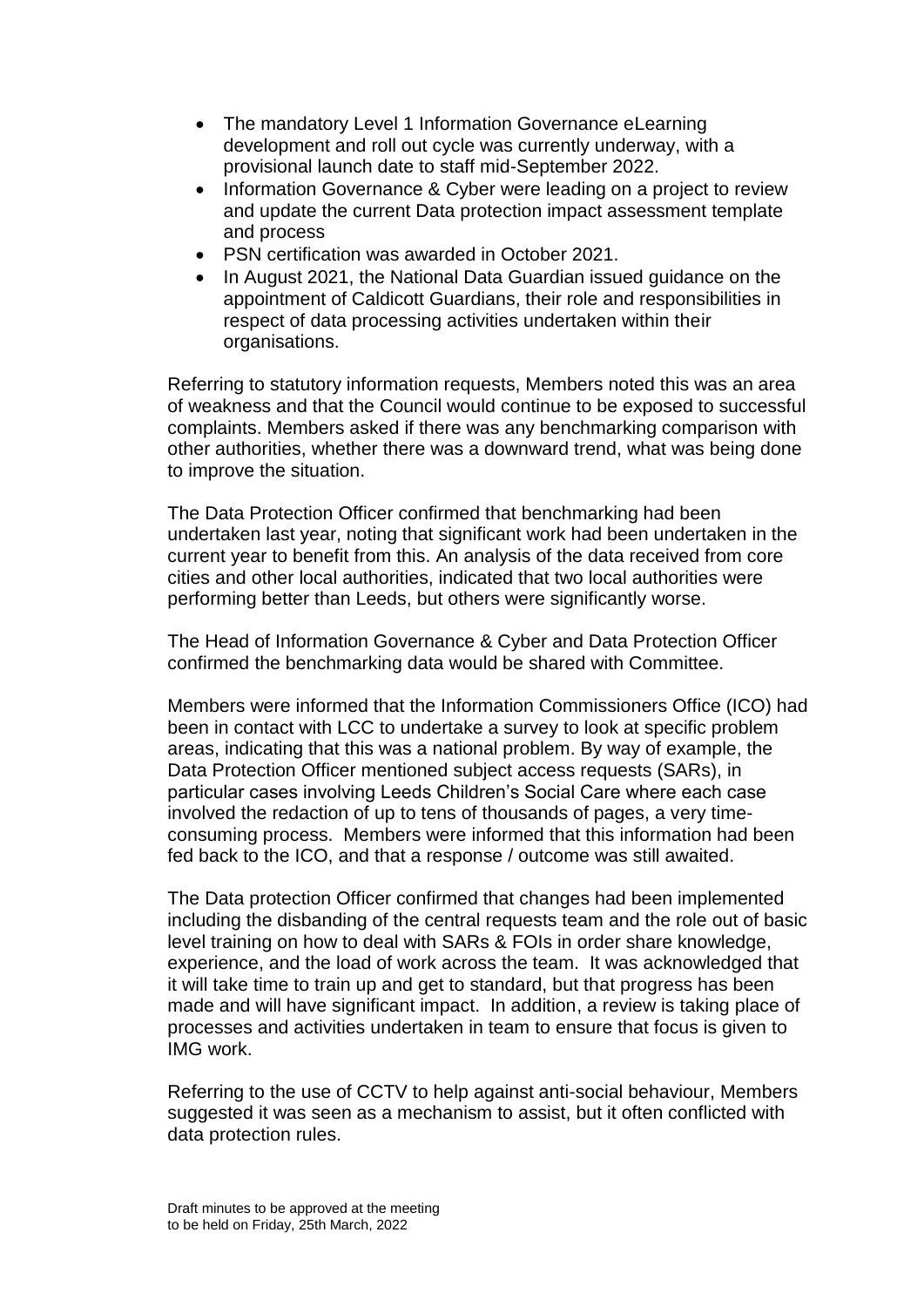Members were informed that CCTV came under the Surveillance Commissioner, but enforcement on misuse was a data protection issue. It was reported that the legal basis for use of CCTV in prevention and detection of crime needs to prove necessity and proportionality and that DPIAs are used to evidence this.

# **RESOLVED** –

- (i) To accept the assurances provided by the Director of Resources and the Director of Adults and Health that the information governance arrangements are fit for purpose, up to date, are routinely complied with, have been effectively communicated and monitored and the necessary confidentiality arrangements are in place with regard to the Caldicott Guardian element.
- (ii) That benchmarking data on statutory information requests be circulated to all Members of the Committee

### **70 Annual Assurance Report in Relation to Employment Policies and Employee Conduct**

The Chief Officer Human Resources submitted a report which presented the annual report on Council's employment policies and employee conduct.

The report sought to provide assurance that, employee conduct was properly managed, policies were regularly reviewed, and employee conduct formed part of normal manager/ employee relations.

Addressing the report, the HR Services Manager explained that employment policies were developed and reviewed by the HR team in consultation with the trade unions and staff networks with additional advice where applicable being provided by legal services. The views of and feedback from managers was also collected via focus groups.

Members were informed that development of new/ reviews of existing policies form part of the weekly meetings with the Deputy Leader and Executive Member for Resources.

Referring to the disciplinary procedures, Members noted that in 2020/21 68 disciplinary cases were concluded, lower than previous years due the impact of the COVID-19 pandemic on the organisations ability to conduct all meetings.

Members queried if there were any disciplinary's still outstanding due to covid and whether any cases had fallen away because they could not be dealt with during the specified time period.

Members were informed that there were no outstanding disciplinary case as a consequence of covid and HR were also not aware of any cases which had fallen away due to time requirements.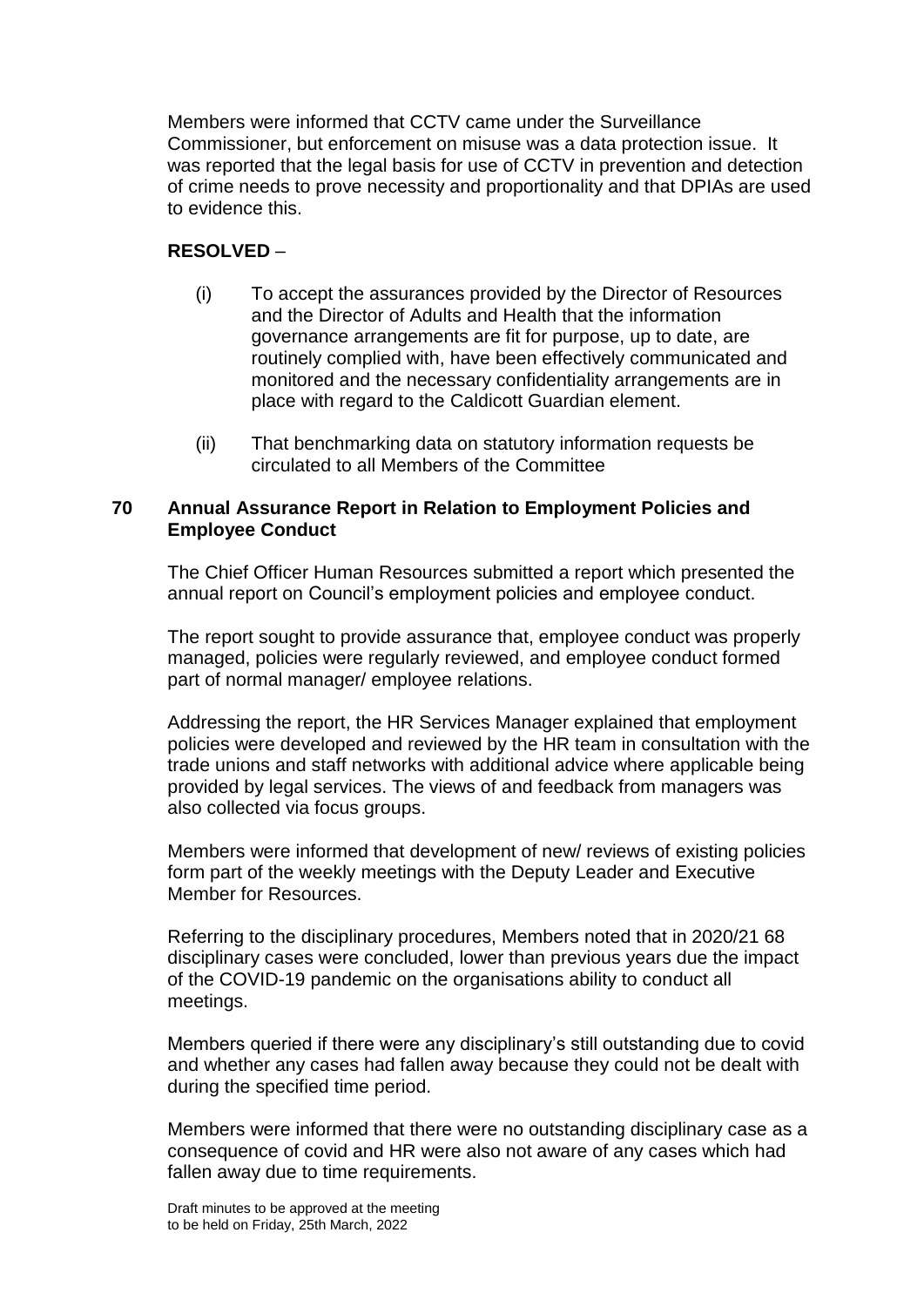**RESOLVED** – To accept the assurances of the Chief Officer Human Resources on the robustness of the Council's employment policies and employee conduct.

## **71 Approval of the 2020/21 Statement of Accounts and Grant Thornton Audit Report**

The Chief Officer Financial Services submitted a report which sought approval of the Council's final Statement of Accounts and to consider any material amendments identified by the Council or recommended by the auditors.

Members were informed that Grant Thornton's audit of the final accounts was nearing completion, and an interim report of their findings had been circulated separately. The main points included in the report were:

- Subject to completion of their remaining audit work, Grant Thornton anticipate being able to issue an unqualified opinion on the 2020/21 Statement of Accounts,
- There are expected to be no material unadjusted audit differences affecting the financial statements;
- An updated copy of the statement of accounts was published with this report. The accounts would be certified by the Chief Finance Officer as a true and fair view of the Council's financial position as at 31st March 2021 prior to the Chair of the Committee being asked to certify them.

The Head of Finance reported that a number of amendments had been made to the Statement of Account following publication of the report to Committee and were detailed as follows:

- Pension Assets The Council had received confirmation from the West Yorkshire Pension Fund that the increase to its share of the WYPF assets has increased by £42.8 m rather than the estimated adjustment of £32.5m. There would therefore be a further decrease of £10.3m in net pensions liabilities, with a corresponding change to the Pensions reserve
- Business Rates The Council has re-assessed its appeals provision for business rates following clarification by the government limiting the ability for claims for a material change in circumstances due to covid. The bad debt position for business rates has also been reviewed in light of the better than expected collection rates during 2021/22. A revised NNDR3 form for 2020/21 was submitted to the government on 31st January. The impacts on the Statement of Accounts would be:
- (i) A reduction of £3.7m in the Council's share of the appeals provision
- (ii) A reduction of £5.9m in the Council's share of the bad debt provision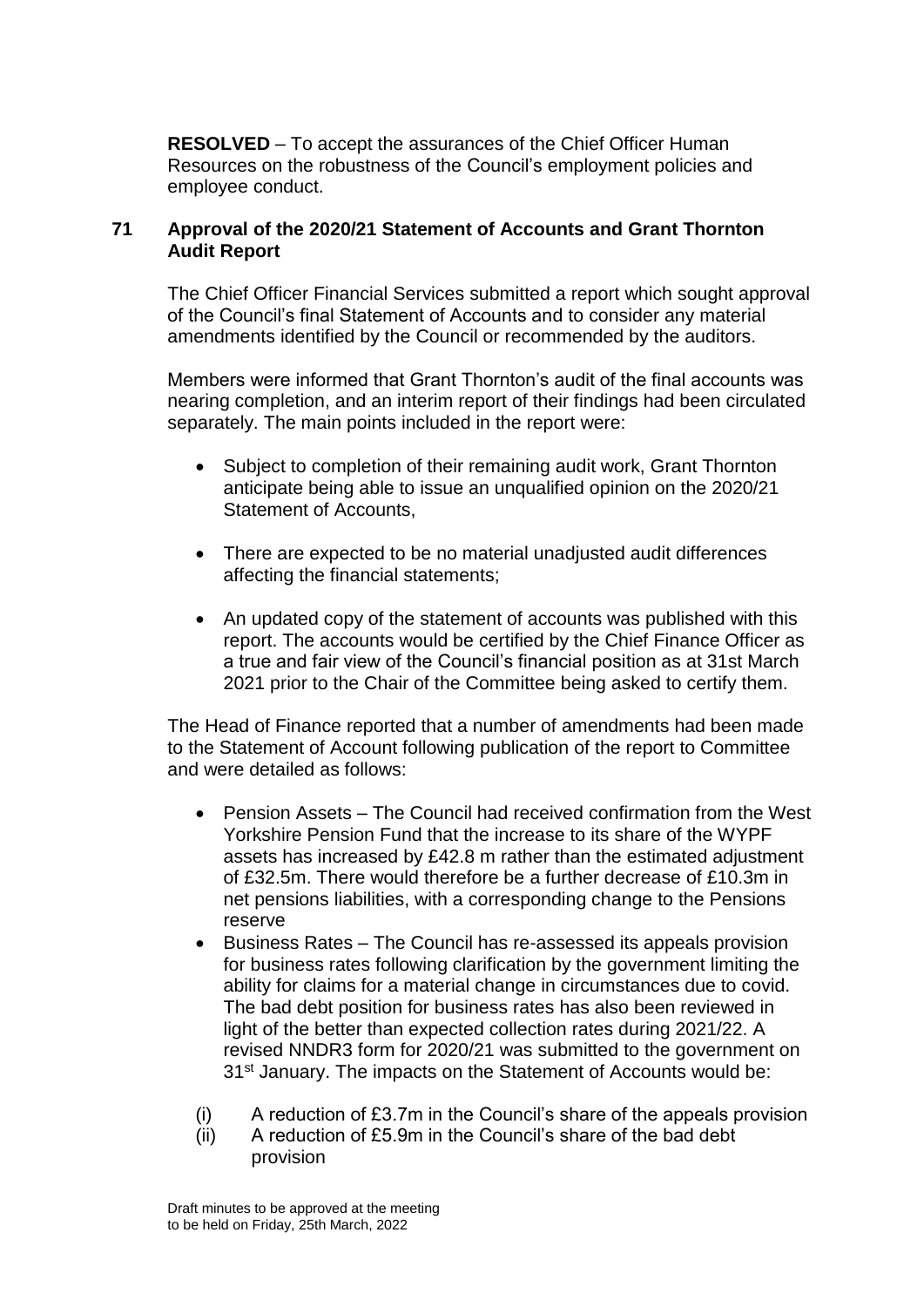- (iii) A reduction of £9m in the Council's share of the deficit carried forward on the Collection Fund
- (iv) An increase of £9m in the business rates income recognised in the Income and Expenditure account
- (v) A reduction of £5.5m in the accrued Taxation Income Guarantee grant, with a corresponding reduction in earmarked reserves
- (vi) An increase of £750k in the levy payable to the regional business rates pool, with a corresponding reduction in revenue reserves

Members were informed that a report would be brought back to Committee if any material considerations requiring amendments to the accounts were to arise during Grant Thornton's remaining audit work, and therefore Committee were asked to confirm a course of action which would enable the Chair to sign off the accounts when complete if no such issues arose. Further, the Chief Officer Financial Services was not currently aware of anything to prevent the management representation letter from being signed at the appropriate time subject to further discussions.

The Chair then invited Gareth Mills, External Auditors (Grant Thornton) to address the Committee on the Audit findings (IAS260) Report for Leeds City Council

Mr Mills explained that there were three elements to the audit process for 2020/21 – the audit of the accounts, the audit of WGA (Whole Government of Accounts) returns, and the value for money audit. Whilst the audit of the accounts was nearly complete further work was required around value for money (VFM) and that this would be included within Grant Thornton's Auditor's Annual Report. He said work continued to progress, but it was anticipated that a further 3 months would be required (April 2022) before the VFM work was concluded. It was not yet known when government guidance would be issued to enable auditors to carry out WGA audit work for 2020/21.

The Committee then heard from Perminder Sethi (Grant Thornton) who provided further details of the audit findings

Commenting on the ISA260 report, Members asked that a glossary could be provided to clarify definitions of abbreviations.

Members were informed that the report would be updated, and abbreviations would be made clearer. (The abbreviation PPE referred to a fixed asset, i.e. property, plant & equipment)

Reference was made to the Council's MRP Annuity method for paying of debt. It was confirmed that this method was one of the options recommended in the government's statutory guidance. It was suggested that the repayment of debt could be pushed into future years, that may then reduce the ability to spend in future This was contrasted with an alternative approach, front loading the MRP costs which would definitely impact on spending capacity in the short term. It was noted that there is a need to take account of political pressures that Members are elected to address.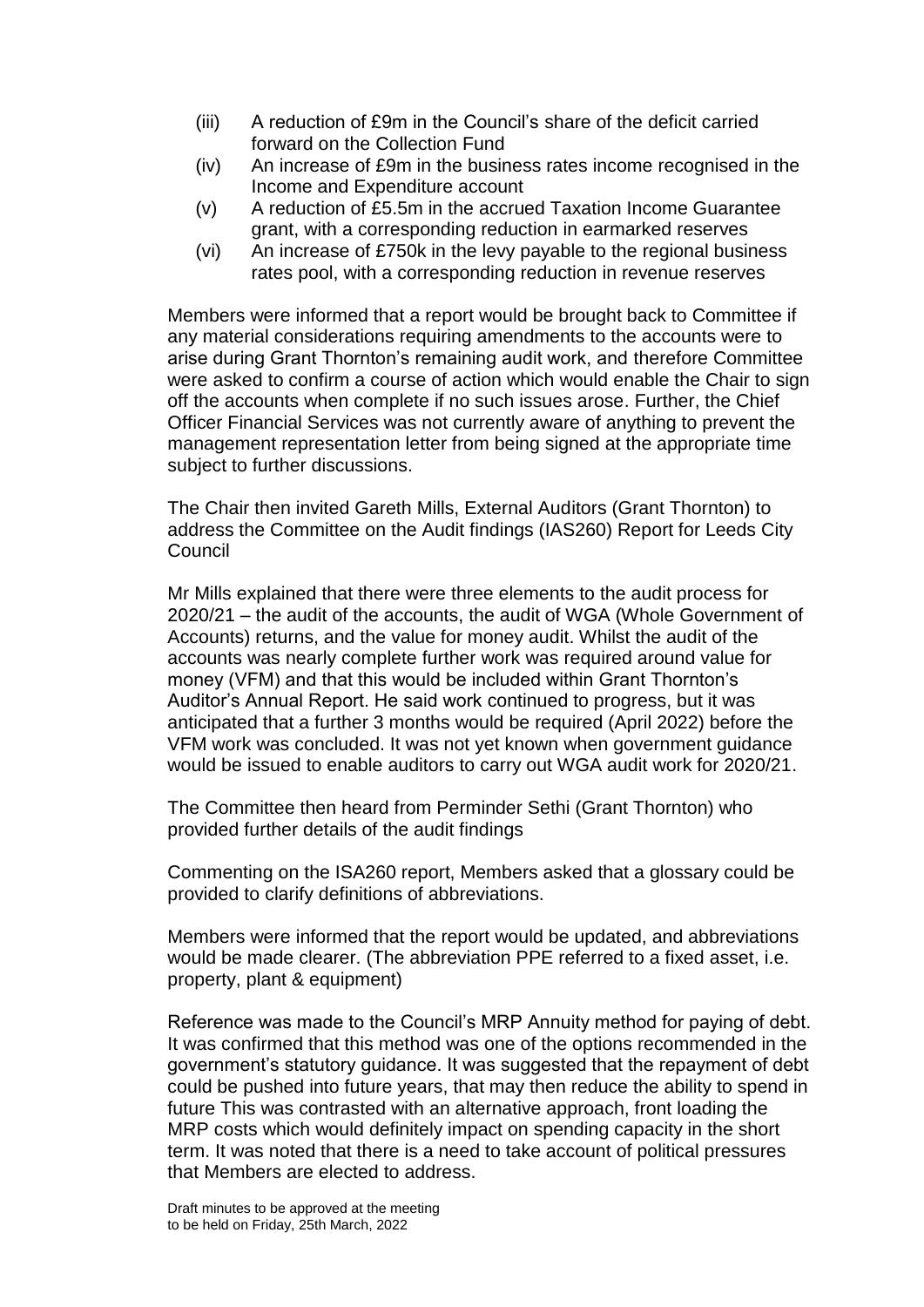Mr Sethi informed Members that the key issue was whether an informed decision had been made based on all the information available and that the value for money audit would look for evidence that a considered decision had been made.

The Chief Officer Financial Services, noted that there are two elements to consider: repayment and interest, and that the annuity approach aimed to ensure that the overall cost of debt, i.e. the interest plus the repayment, was spread evenly across the period that benefit was derived from the capital expenditure. Members were informed that the majority of authorities use the annuity model, which had been confirmed as appropriate by statutory guidance.

Members referred to the valuation of the Temple Green Park and Ride scheme which was assessed as a one-off error (included incorrectly in the land and building valuation of phase 2 resulting in the valuation being overstated). Members asked how was this different to others, to demonstrate that it was "just a one-off error".

Members were informed that the Park and Ride scheme was a large and unusual scheme covering a complicated site with multiple phases, even unique, and there was nothing else similar where this particular error could have occurred which could attract a review .

Reference was made to the West Yorkshire Pension Fund asset revaluations, Members querying if they were revaluations or corrections, also was it time date stamped and were LCC looking for preferential market price

In responding the Head of Finance explained that valuations were carried out by the West Yorkshire Pension Fund and were then fed into actuaries' calculations and then into LCC accounts. Members were informed that revised valuations were based on information received subsequent to those in the draft accounts and were in relation to unquoted investments held by the Fund. The revised valuations had been audited by the WYPF's auditors. All valuations were as at 31st March.

Members asked whether there were any significant audit risks in the work remaining to be undertaken which could give the external auditor significant cause for concern.

In responding Mr Mills said testing to date had revealed no material issues. On the issue of work on journals, Mr Mills said that past experience suggested that chances of material misstatement were not high.

The Chair thanked officers and representatives of Grant Thornton for their attendance and contributions

### **RESOLVED -**